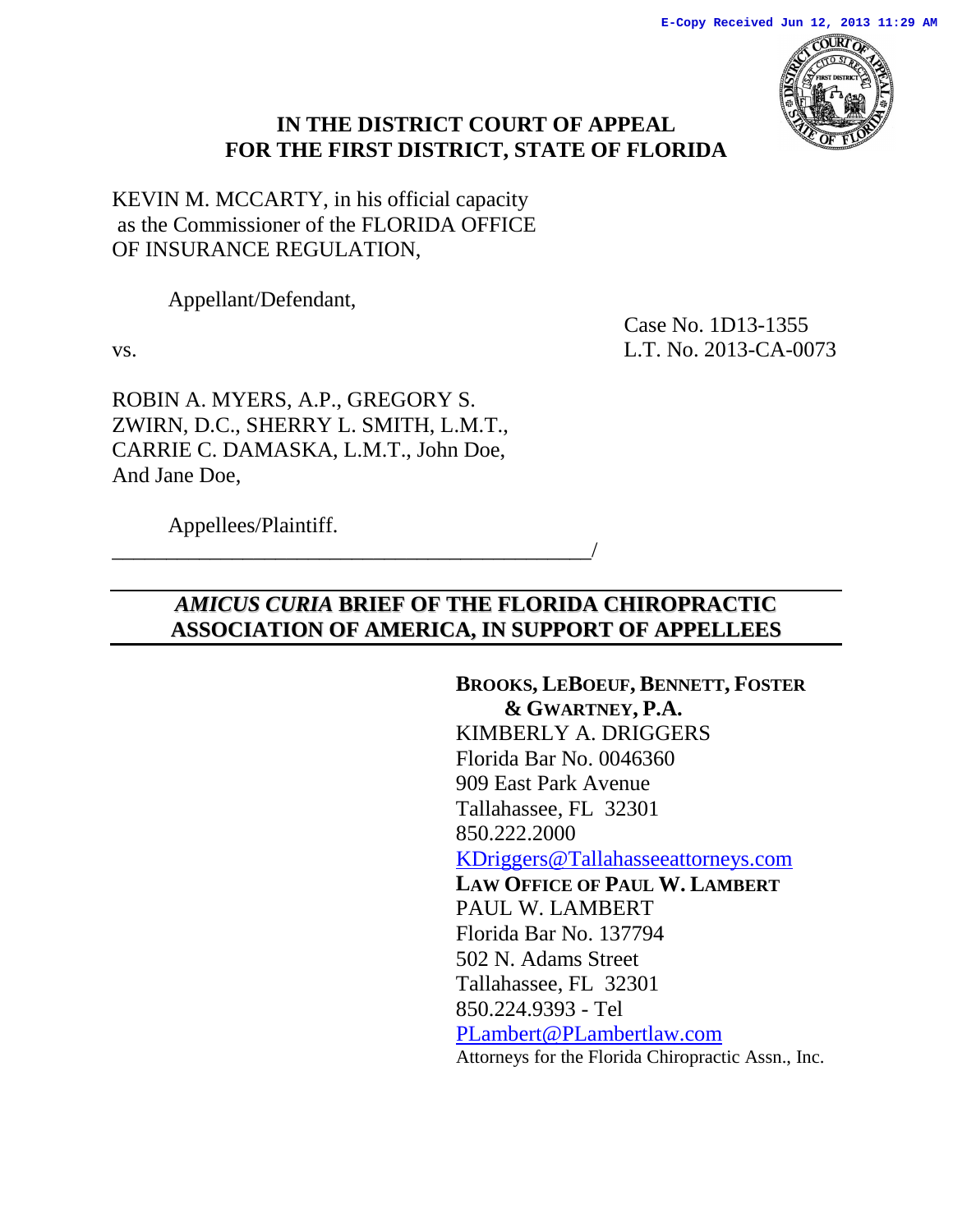# **TABLE OF CONTENTS**

| I.<br>THE 2011 PIP ACT UNFAIRLY DISCRIMINATES<br>AGAINST CHIROPRACTIC PHYSICIANS IN THE<br>STATE OF FLORIDA AND THERE WAS NO RATIONAL<br><b>BASIS FOR THE ACT'S LIMITATION ON</b><br>CHIROPRACTIC PHYSICIANS 3-9 |
|------------------------------------------------------------------------------------------------------------------------------------------------------------------------------------------------------------------|
| a. The History and Diagnostic Scope                                                                                                                                                                              |
| b. The Limitation by HB 119 on Chiropractic<br>Physicians To Determine Emergency Medical                                                                                                                         |
| $\Pi$ .<br>CHIROPRACTIC PHYSICIANS THROUGHOUT<br>FLORIDA WILL SUFFER IRREPARABLE HARM<br>SHOULD THE LOWER COURT BE OVERTURNED 9-14                                                                               |
| a. Chiropractic Care Has Long Helped<br>Americans Involved in Automobile Accidents 9-12                                                                                                                          |
| b. Chiropractic Care Has Long Helped Americans                                                                                                                                                                   |
|                                                                                                                                                                                                                  |
|                                                                                                                                                                                                                  |
|                                                                                                                                                                                                                  |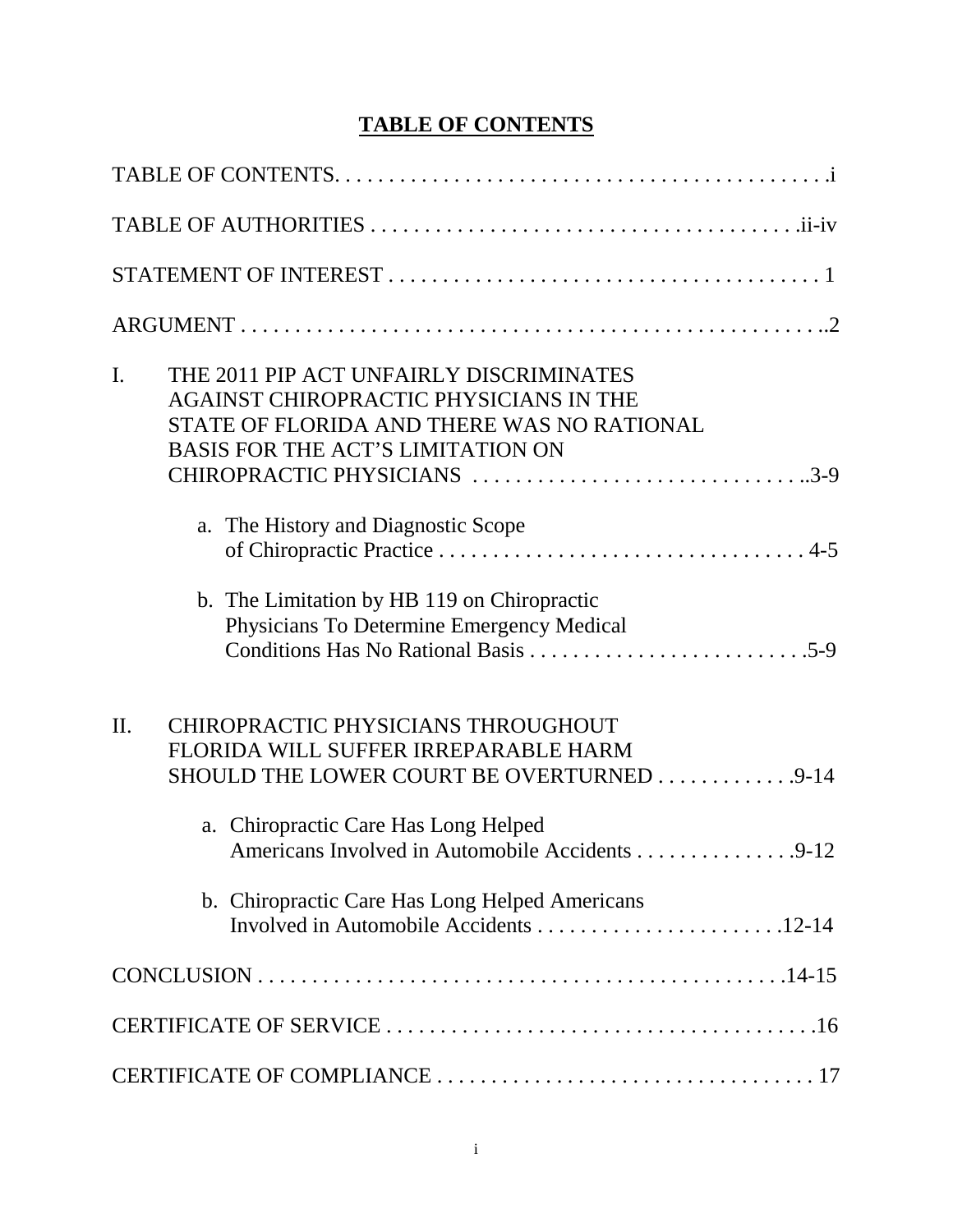# **TABLE OF AUTHORITIES**

# **STATUTES**

## **LAWS OF FLORIDA**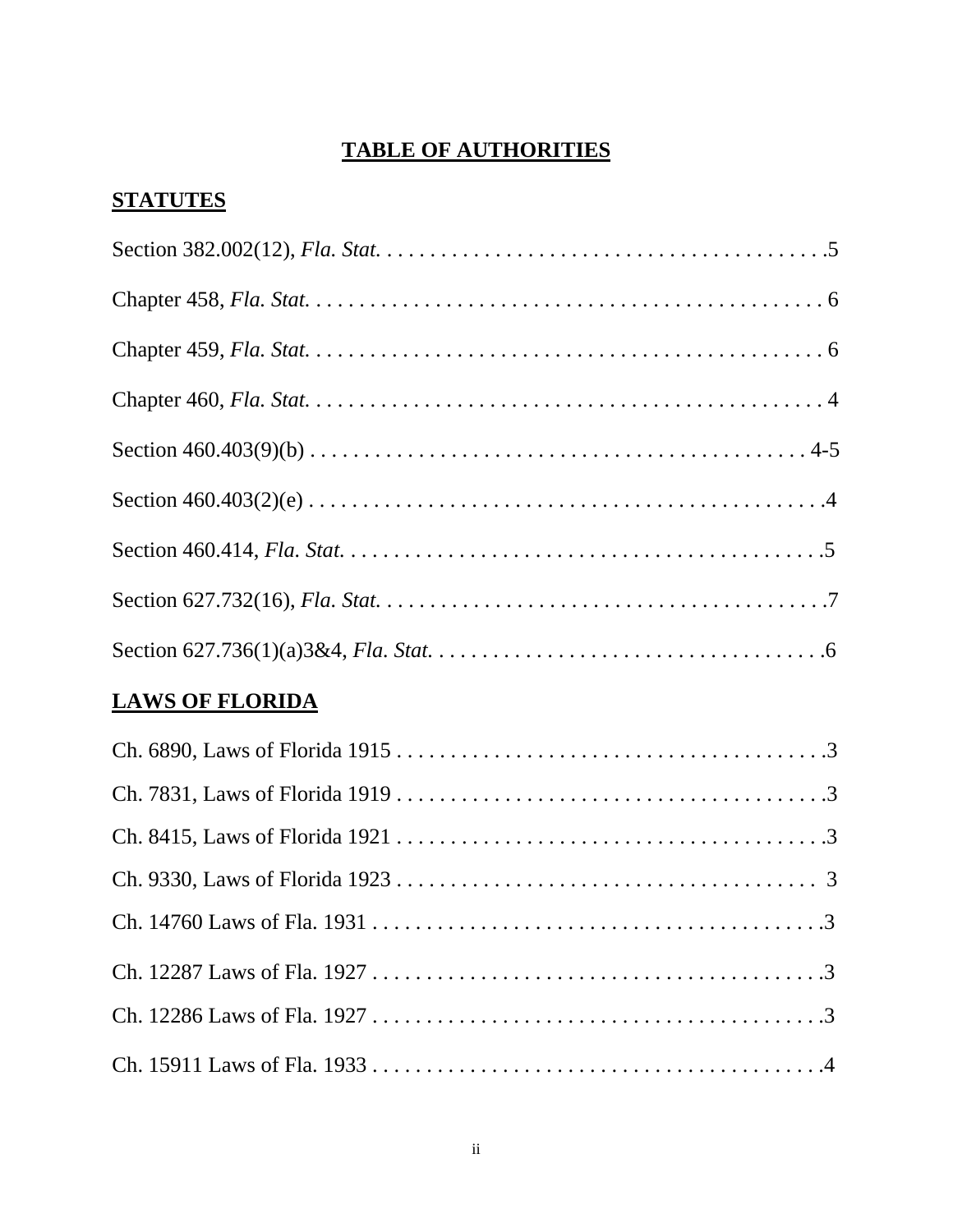# **OTHER AUTHORITIES**

| Carey TS, Evans A, Hadler N, Kalsbeek W, McLaughlin.<br>C, Fryer J., "Care-seeking among individuals with |
|-----------------------------------------------------------------------------------------------------------|
|                                                                                                           |
| Carey TS, Evans A, Hadler N, Lieberman G, Kalsbeek W,                                                     |
| Jackman A, et al. "Acute severe low back pain. A                                                          |
| population-based study of prevalence and care-seeking,"                                                   |
| Gert Bronfort, Roni Evans, Alfred V. Anderson, Kenneth H.                                                 |
| Svendsen, Yiscah Bracha, Richard H. Grimm; "Spinal                                                        |
| Manipulation, Medication, or Home Exercise With Advice                                                    |
| for Acute and Subacute Neck Pain A Randomized Trial."                                                     |
| Annals of Internal Medicine. 2012 Jan;156(1_Part_1):1-10 11                                               |
| Haney, W.J., "Implications for Physical Activity in                                                       |
| the Population with Low Back Pain," American                                                              |
| Journal of Lifestyle Medicine," May 11, 2009 10                                                           |
| Jensen MP, Abresch RT, Carter GT, McDonald CM, Arch Phys                                                  |
| <i>Med Rehabil</i> 2005 (Jun); 86 (6): 1155–1163, Department                                              |
| of Rehabilitation Medicine, University of Washington                                                      |
|                                                                                                           |
| Manga, Pran, Ph.D. Angus, Douglas E. M.A., Papadopoulos,                                                  |
| Costa, MHA, Swan, William, R, "A Study to Examine                                                         |
| the Effectiveness and Cost-Effectiveness of Chiropractic                                                  |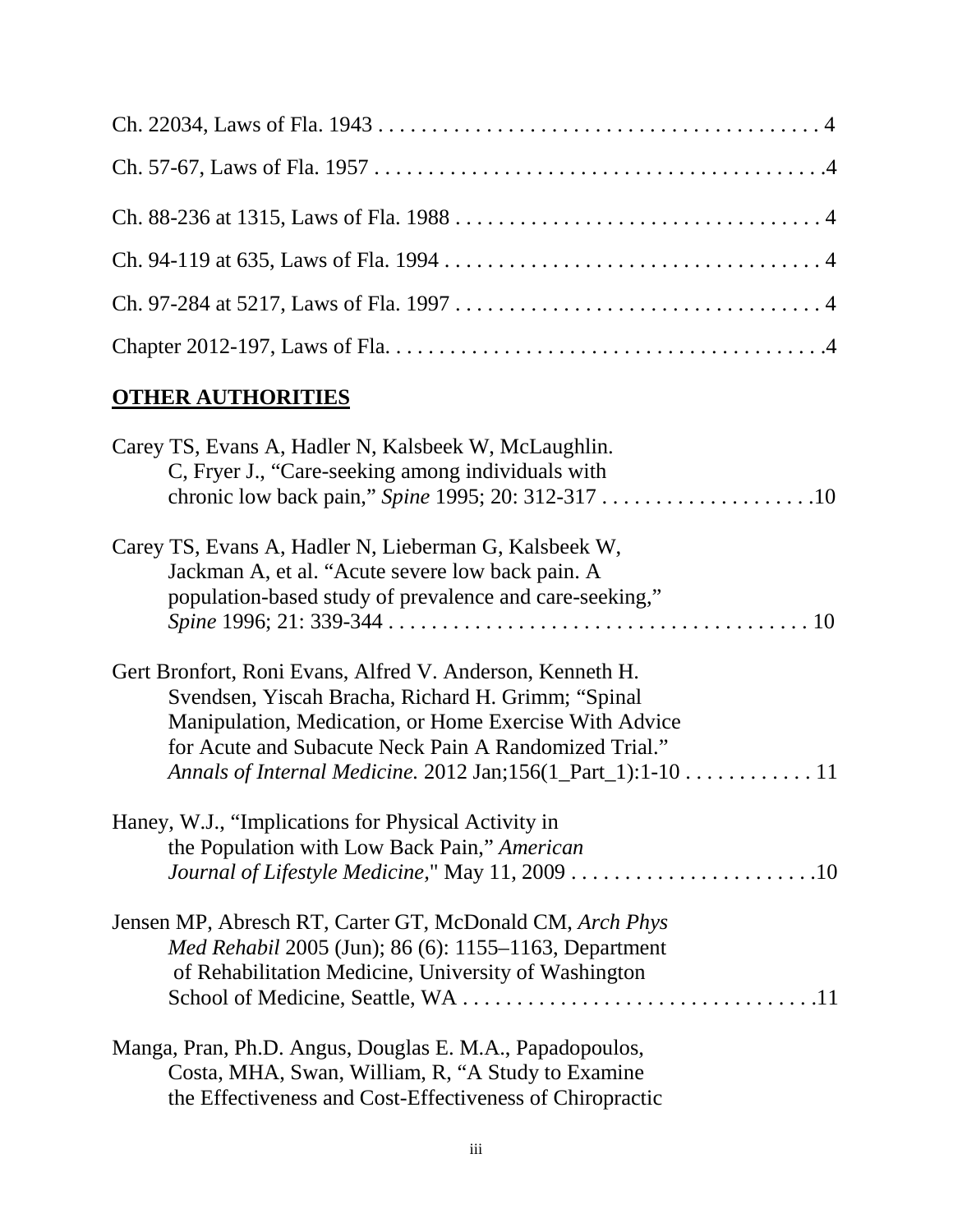| Management of Low-Back Pain," Ministry of Health,                                                                                                                                                                                                                                            |
|----------------------------------------------------------------------------------------------------------------------------------------------------------------------------------------------------------------------------------------------------------------------------------------------|
| Meeker, W, Haldeman, H, "Chiropractic: A profession at<br>the crossroads of mainstream and alternative<br>medicine," Annals of Internal Medicine 2002,                                                                                                                                       |
| Nyiendo J, Haas M, Goodwin P. "Patient characteristics, practice<br>activities, and one-month outcomes for chronic,<br>recurrent low-back pain treated by chiropractors and<br>family medicine physicians: a practice-based feasibility<br>study." Journal of Manipulative and Physiological |

# **LEGISLATIVE BILLS**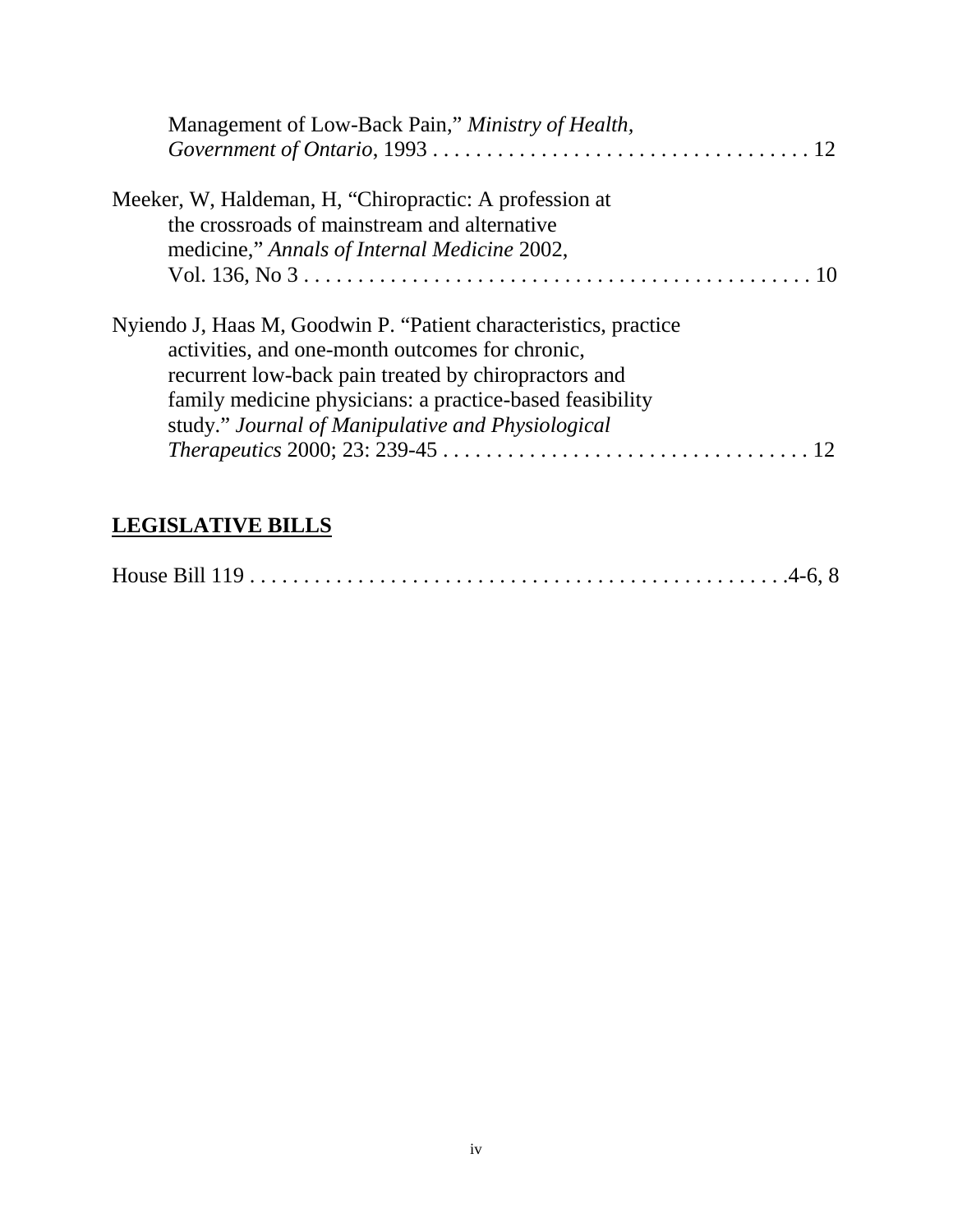### **STATEMENT OF INTEREST**

Amicus Curiae is the Florida Chiropractic Association, Inc., a not-for-profit corporation incorporated in the State of Florida whose membership consists of chiropractic physicians practicing in the State of Florida. Membership includes more than 4,000 chiropractic physicians.

A great number of the Association's members treat patients for injuries sustained in automobile accidents whom are covered under polices issued pursuant to the Florida Automobile No-Fault Law. The 2012 PIP Act limits chiropractic physicians from determining if their patients sustained an "emergency medical condition" thereby limiting up to \$2,500.00 in medical benefits to treat injuries sustained in automobile accidents under §627.736, Fla. Stat. ("PIP" law) in lieu of up to \$10,000 if an "emergency medical condition" is determined. Many patients do not have health insurance or the resources to pay for treatment should the \$2,500.00 limit be reached, thus exposing the treating chiropractor to treatment without payment. This limitation irreparably harms chiropractic physicians.

The Circuit Court order remedies the irreparable harm by enjoining the application as to those sections of the PIP law which require a finding of an emergency medical condition as a prerequisite for payment of PIP benefits.

1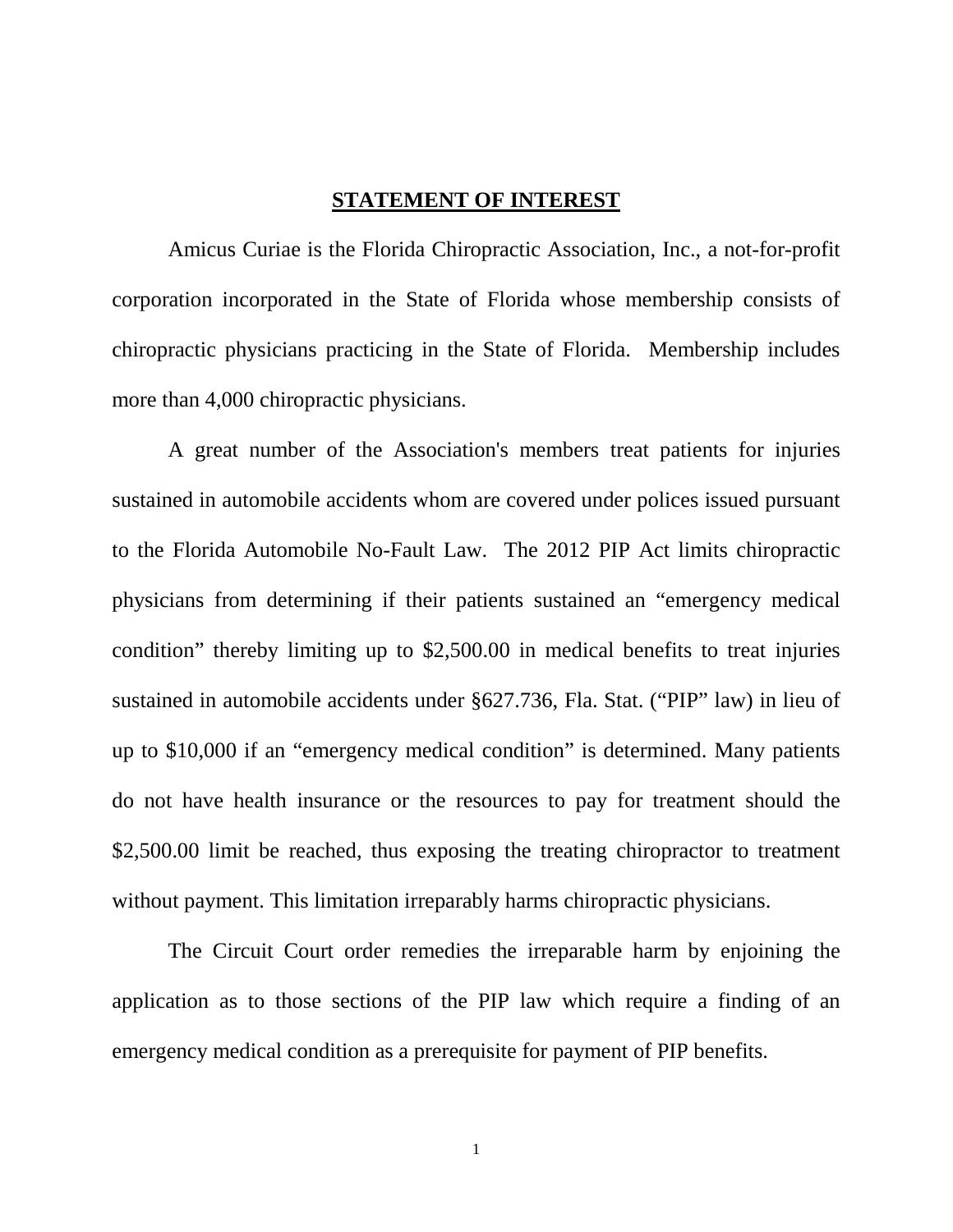#### **SUMMARY OF ARGUMENT**

The *Amicus* supports the position of the Appellees. This Court should uphold the Circuit Court's injunction order. Chiropractic physicians have been legislatively recognized since 1923 to have unlimited diagnostic authority. Determination of an *emergency medical condition* ("EMC") is within the statutory chiropractic scope of practice and education foundation. The scope of practice of a Chiropractic physician allows and likewise requires them to make diagnoses pertaining to EMCs on a daily basis. The 2012 PIP Act precludes this group of physicians from performing EMC evaluations yet, at the same time, requires them to rule-out EMCs. Not only is this language in the 2012 PIP Act inconsistent, but there was no rational basis in effecting it.

Studies confirm the effectiveness of chiropractic treatment for low back and neck injuries, commonly suffered in automobile accidents. The 2012 PIP Act, by creating the "emergency medical condition" definition, will presumably reduce the majority of accident victims' benefits by 75% while those same policyholders will continue to pay for \$10,000 in PIP premiums. Once the policyholder's PIP benefits exhaust, the policyholder/accident victim will be forced to use health insurance, if health insurance will agree to pay when the full amount of PIP benefits has not been expended. Or, the treating physician, if he or she agrees to wait months or years for reimbursement, can agree to have the patient sign a letter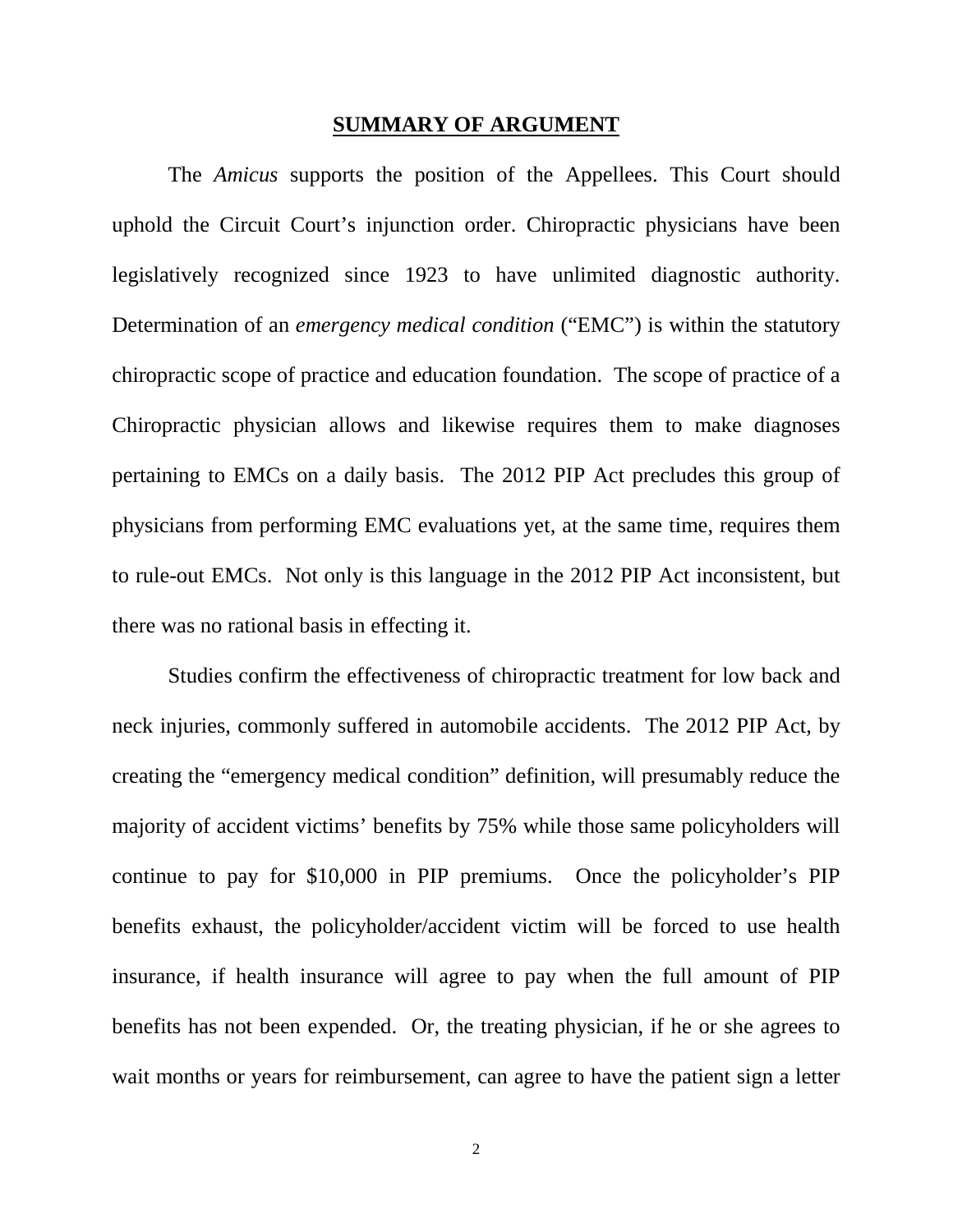of protection which promises to pay the physician back for his/her services *if* there is sufficient funds in settlement from the at-fault party. Either of these scenarios not only irreparably harm Floridians, as they are paying for PIP premiums while not obtaining the benefits of treatment or not obtaining sufficient treatment, but it likely irreparably harms the Chiropractic physician who has, for decades, treated accident victims for back and neck injuries.

### **ARGUMENT**

## **I. THE 2011 PIP ACT UNFAIRLY DISCRIMINATES AGAINST CHIROPRACTIC PHYSICIANS IN THE STATE OF FLORIDA AND THERE WAS NO RATIONAL BASIS FOR THE ACT'S LIMITATION ON CHIROPRACTIC PHYSICIANS.**

Chiropractic medicine has been legislatively recognized since  $1923$  $1923$ <sup> $1$ </sup> Of the legislatively recognized health care professions, only the professions of pharmacy, nursing and allopathy were legislatively recognized earlier than 1923. The pharmacy profession was recognized in  $1915$ ,<sup>[2](#page-7-1)</sup> the nursing profession was recognized in  $1919<sup>3</sup>$  $1919<sup>3</sup>$  $1919<sup>3</sup>$  and the allopathic profession recognized in  $1921<sup>4</sup>$  $1921<sup>4</sup>$  $1921<sup>4</sup>$ The

See Ch. 9330, Laws of Florida 1923.

<span id="page-7-1"></span><span id="page-7-0"></span> $2$  See Ch. 6890, Laws of Florida 1915.

<span id="page-7-2"></span><sup>&</sup>lt;sup>3</sup> See Ch. 7831, Laws of Florida 1919.

<span id="page-7-3"></span><sup>&</sup>lt;sup>4</sup> See Ch. 8415, Laws of Florida 1921. The remaining health care professions were legislatively recognized in the following order by dates: Midwifery Ch. 14760 Laws of Fla. 1931; osteopathy Ch. 12287 Laws of Fla. 1927; naturopathy Ch. 12286 Laws of Fla. 1927; optometry Ch. 12286 Laws of Fla. 1927; dentistry Ch.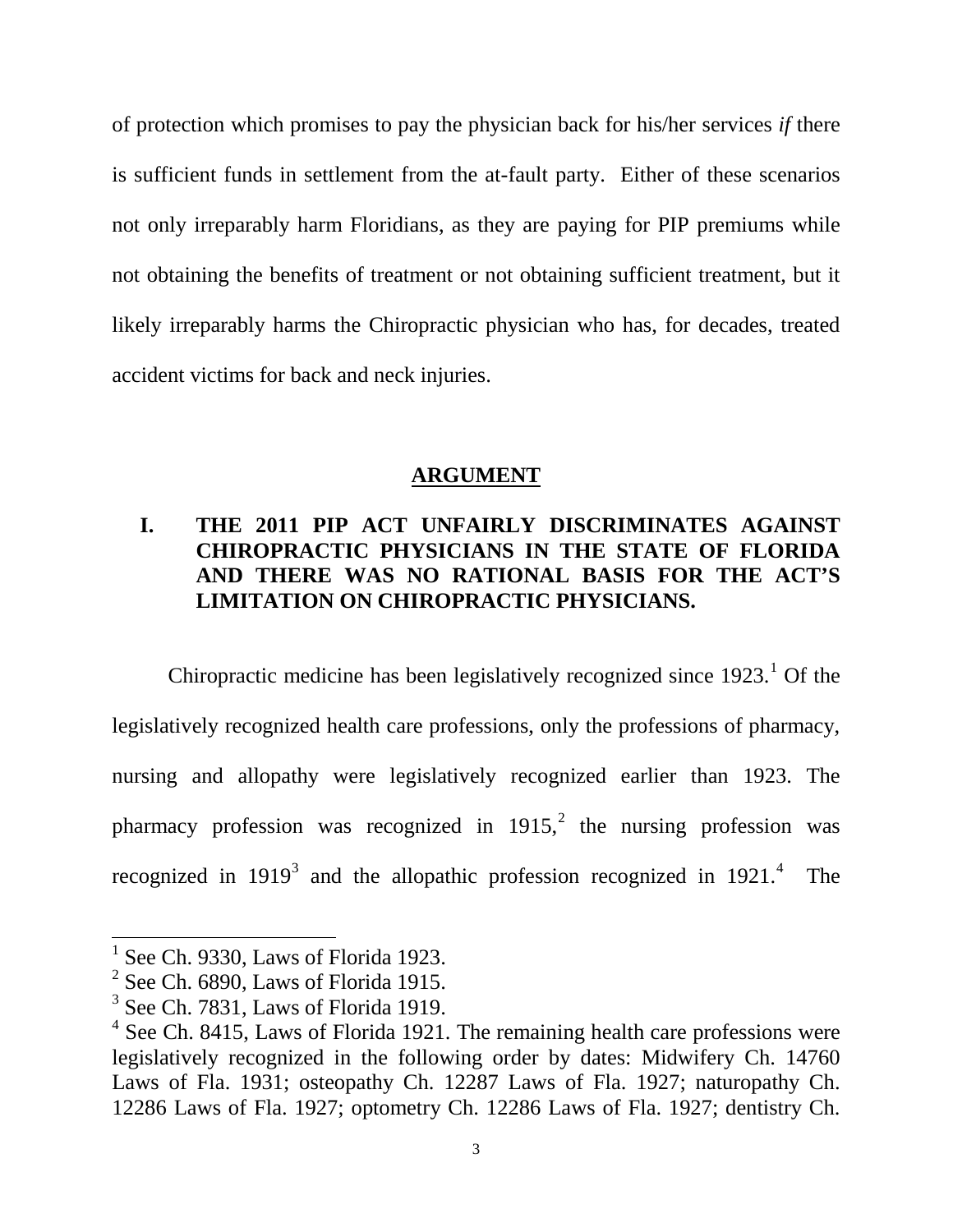diagnostic scope of chiropractic practice is plenary and without limitation. Yet the 2012 PIP Act<sup>[5](#page-8-0)</sup> unfairly discriminates against and limits the chiropractic physicians' scope of practice contrary to Chapter 460, Florida Statutes, when treating patients with No-Fault ("PIP") insurance.

#### **a. The History and Diagnostic Scope of Chiropractic Practice**

The diagnostic scope of chiropractic practice is defined at §460.403(9)(b), Florida Statutes. The diagnostic scope is plenary and without limitation. A chiropractic physician<sup>[6](#page-8-1)</sup> may, "examine, analyze and diagnose the human living body and its diseases *by the use of any physical, chemical, electrical, or thermal method; use the X ray for diagnosing; phlebotomize; and use any other general method of examination for diagnosis and analysis taught in any school of* 

 $\overline{a}$ 

<sup>14708</sup> Laws of Fla. 1931; chiropathy (podiatry) Ch. 15911 Laws of Fla. 1933; massage Ch. 22034, Laws of Florida 1943; physical therapy Ch. 57-67, Laws of Florida 1957; dietetics and nutrition Ch. 88-236 at 1315, Laws of Fla. 1988; athletic trainers ss. 320, *et seq.*, Ch. 94-119 at 635, Laws of Florida 1994; orthotics, prosthetics and pedorthics Ch. 97-284 at 5217, Laws of Florida 1997.

<span id="page-8-0"></span> $5$  The 2012 PIP Act refers to House Bill 119; Motor Vehicle Personal Injury Protection Insurance (2012), Chapter 2012-197, Laws of Fla.

<span id="page-8-1"></span> $6$  "The term 'chiropractic medicine,' 'chiropractic,' 'doctor of chiropractic,' or 'chiropractor' shall be synonymous with 'chiropractic physician,' and each term shall be construed to mean a practitioner of chiropractic medicine as the same has been defined herein. Chiropractic physicians may analyze and diagnose the physical conditions of the human body to determine the abnormal functions of the human organism and to determine such functions as are abnormally expressed and the cause of such abnormal expression." §460.403(2)(e), Fla. Stat.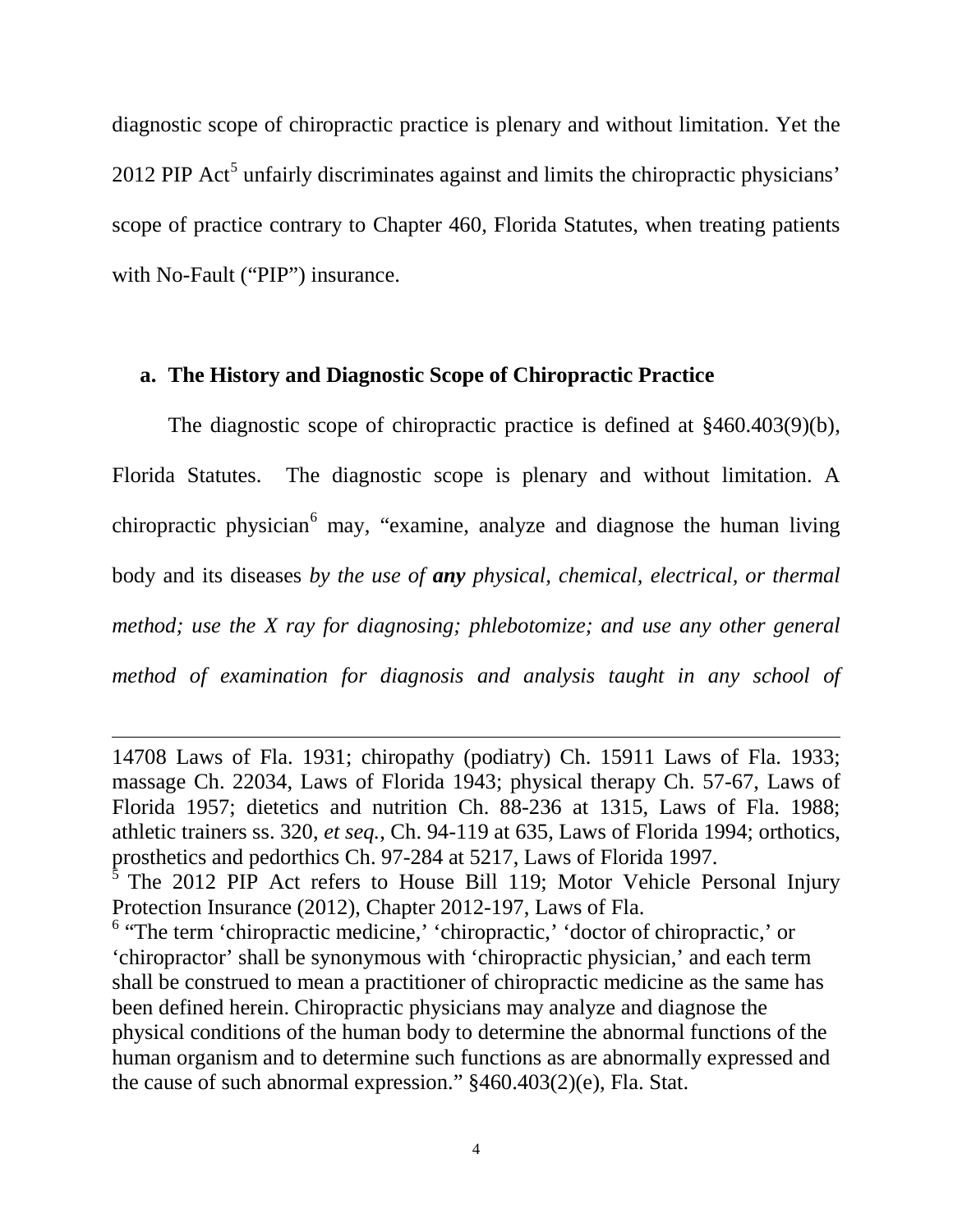*chiropractic*."[7](#page-9-0) The word *any* is all-inclusive, meaning that a doctor of chiropractic medicine is not limited in diagnostic procedures. Further, if a method of diagnosis is not captured in the listed methodology, the phrase, "*and use any other general method of examination for diagnosis and analysis taught in any school of chiropractic*" captures a diagnostic method taught in a chiropractic school that is not listed in the paragraph. Chiropractic physicians may also sign death certificates.<sup>[8](#page-9-1)</sup> Therefore, the diagnostic scope of practice is without limitation.

## **b. The Limitation by HB 119 on Chiropractic Physicians To Determine Emergency Medical Conditions Has No Rational Basis.**

The *Automobile No Fault Law* as amended by HB 119 limits the authority of chiropractic physicians to determination of injuries that do not meet the definition of "emergency medical condition" notwithstanding the plenary scope of chiropractic diagnostic practice. There is no legislative record of any testimony or discussion in any Committee or on the Floor of the House of Representatives or the Senate discussing, justifying or presenting a rational explanation or justification for the limitation.

<span id="page-9-0"></span> <sup>7</sup> **460.403 Definitions.**—As used in this chapter, the term:

<sup>(9) (</sup>b) Any chiropractic physician who has complied with the provisions of this chapter may examine, analyze, and diagnose the human living body and its diseases by the use of any physical, chemical, electrical, or thermal method; use the X ray for diagnosing; phlebotomize; and use any other general method of examination for diagnosis and analysis taught in any school of chiropractic.

<span id="page-9-1"></span><sup>8</sup> See §460.414, §382.002(12), Fla. Stat.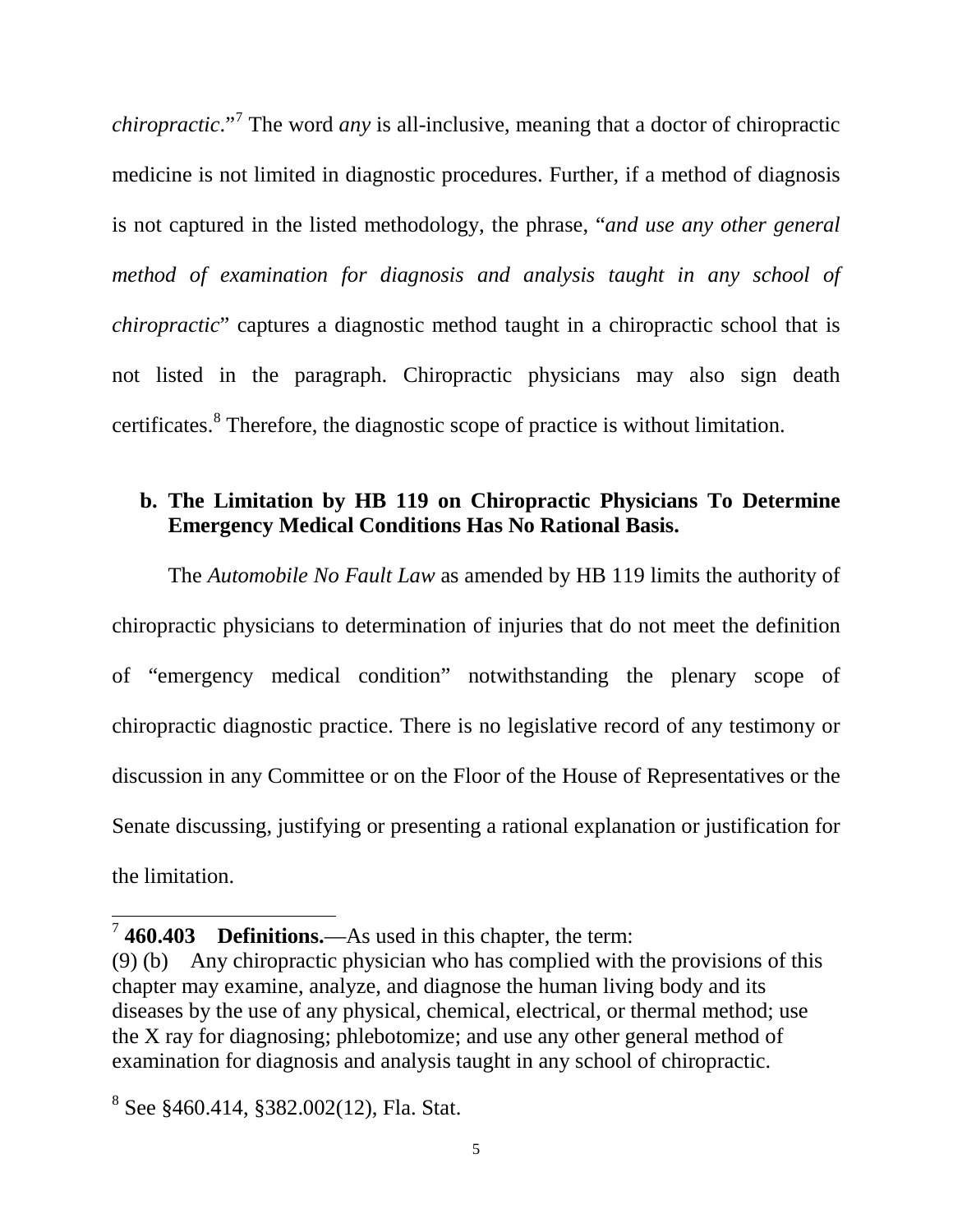Specifically, paragraphs  $(1)(a)$ 3 & 4 of §627.736, Fla. Stat., as created by

HB 119 reads:

3. Reimbursement for services and care provided in subparagraph 1. or subparagraph 2. up to \$10,000 if a physician licensed under chapter 458 or chapter 459, a dentist licensed under chapter 466, a physician assistant licensed under chapter 458 or chapter 459, or an advanced registered nurse practitioner licensed under chapter 464 has determined that the injured person had an emergency medical condition.

4. Reimbursement for services and care provided in subparagraph 1. or subparagraph 2. is limited to \$2,500 if any provider listed in subparagraph 1. or subparagraph 2. determines that the injured person did not have an emergency medical condition.

Translation: An allopath, osteopath, dentist, physician's assistant or advanced nurse practitioner (no chiropractor) may determine the existence of an emergency medical condition ("EMC"). An allopath, osteopath, dentist, chiropractor, physician's assistant or advanced nurse practitioner may determine that an emergency medical condition does not exist. In other words, a chiropractic physician may not make an EMC determination.

"Emergency medical condition" or "EMC" means a medical condition manifesting itself by acute symptoms of sufficient severity, which may include severe pain, such that the absence of immediate medical attention could reasonably be expected to result in any of the following:

- (a) Serious jeopardy to patient health.
- (b) Serious impairment to bodily functions.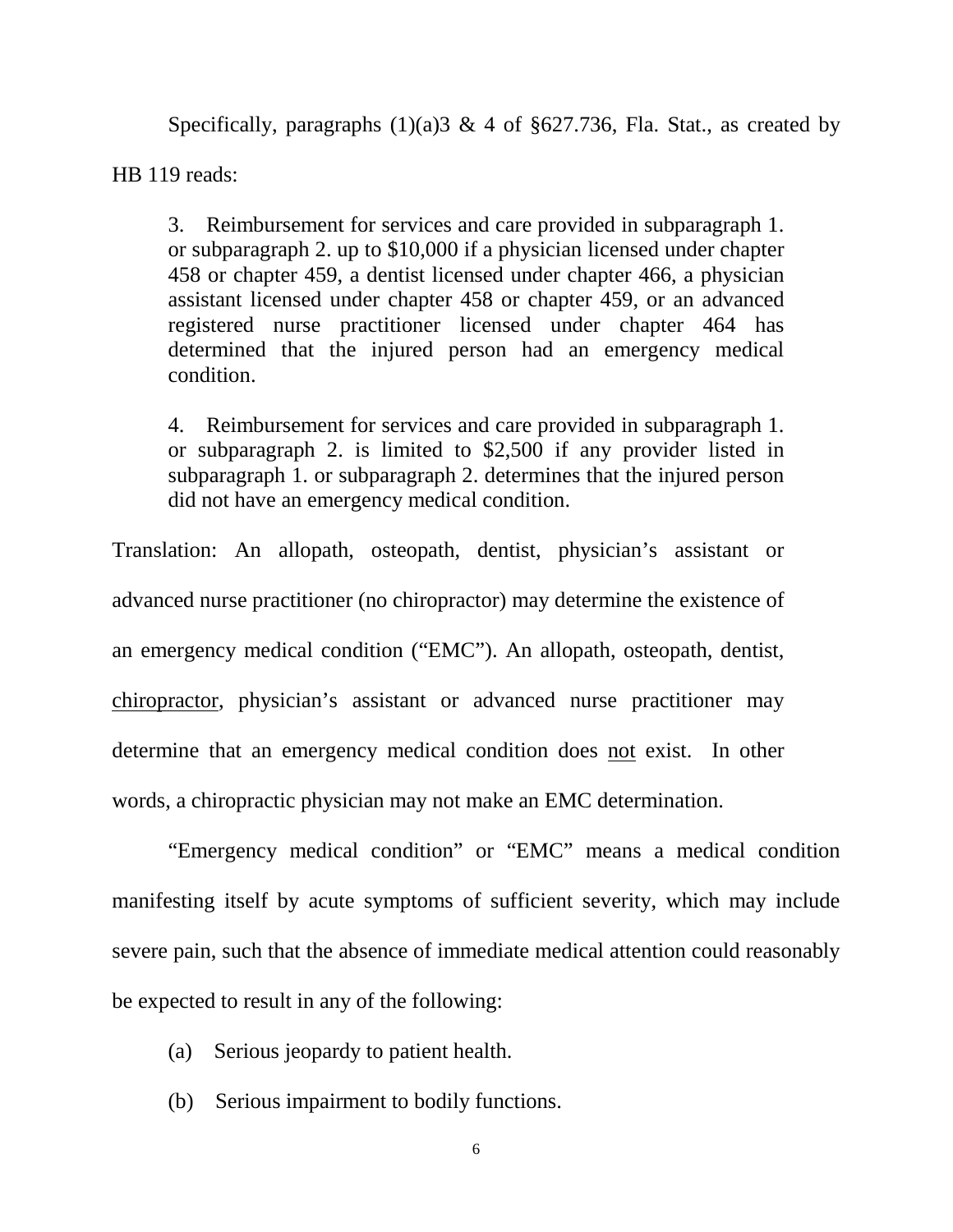(c) Serious dysfunction of any bodily organ or part.<sup>[9](#page-11-0)</sup>

The 2012 PIP Act requires that a chiropractor understand and have the ability to determine the existence of an EMC for the purpose of ruling it out in order to determine, under the law, that an injury is not an EMC. The chiropractic physician must also fully diagnose the patient to be able to properly treat the patient. So why isn't the chiropractic physician under the 2012 PIP Act able to make the EMC determination? That same chiropractor is, in fact, making EMC determinations on a daily basis. For example, when Patient X comes in to the chiropractor's office following a total loss automobile accident and that patient complains of serious and radiating pain, tingling in the fingers, and significant loss of range of motion, that chiropractic physician has to rule out a herniated disk or neurological dysfunction which may include referring the patient for an MRI or to a neurologist. If the chiropractic physician failed in his/her diagnosis, the patient could later file a claim against the chiropractor for medical negligence. The chiropractic physician evaluates patients for the items listed in the statutory definition of an EMC on a daily basis.

The language in the 2012 PIP Act limiting the chiropractic physicians' ability to make the EMC determination is without a rational basis and discriminates against a class of physicians that regularly treats victims of

<span id="page-11-0"></span> $9$  §627.732(16), Fla. Stat.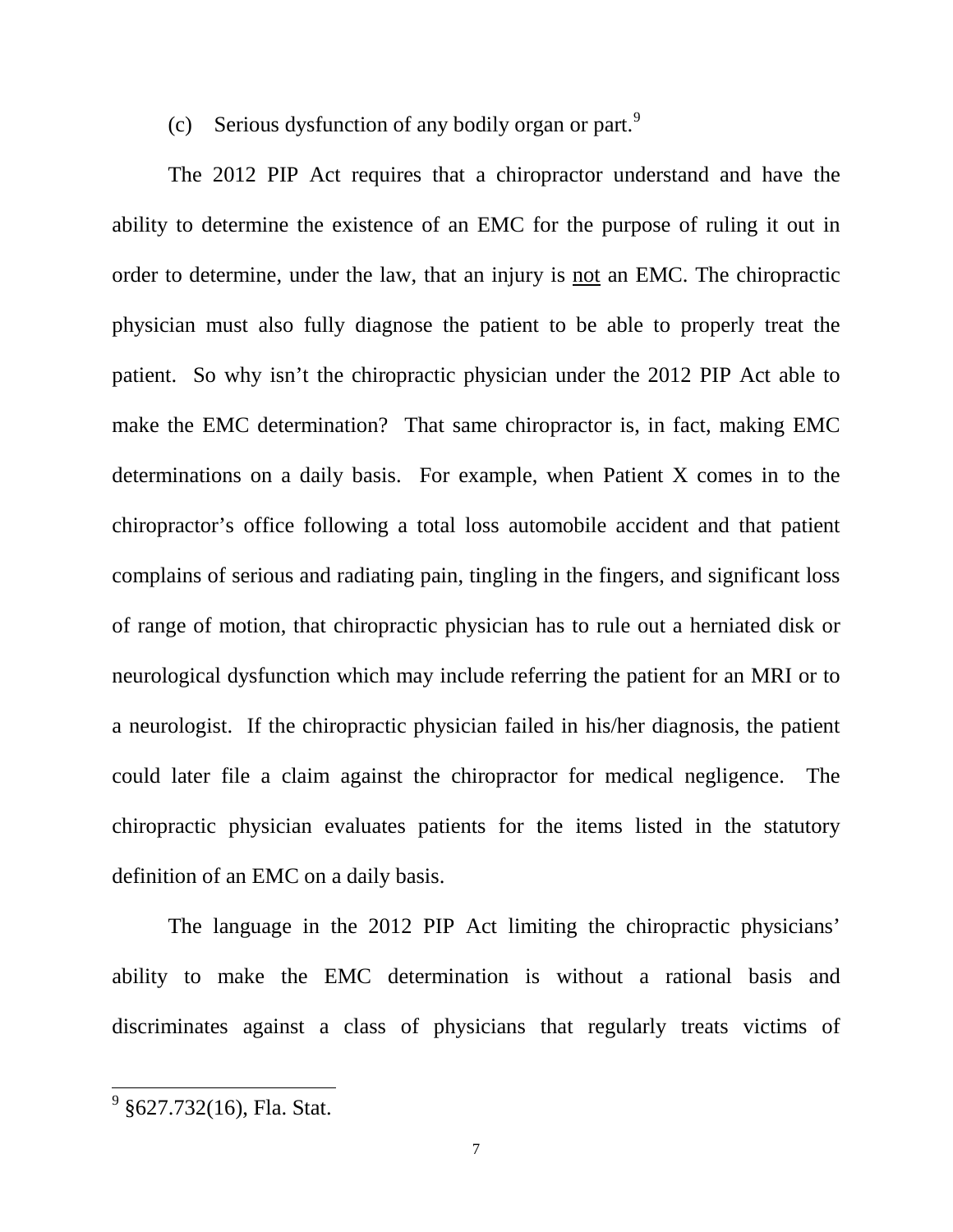automobile accidents. This nonsensical and contradictory language in the bill was likely as a result of the rushed and last minute nature of the language we have now come to know as "EMC" in the 2012 PIP Act.

The language in the Bill including this limitation on chiropractors to make the EMC determination was not published until the last day of the 2012 legislative Session when amendment 945239 was filed with the House of Representatives.<sup>[10](#page-12-0)</sup> The amendment deleted the language of HB 119 as amended by the Senate and rewrote the bill, as we now know it. The House concurred in amendment 151913. The Senate concurred with HB 119 as amended by amendment 151913 and passed the bill. There was simply no discussion of the limitation on chiropractic physicians determining EMCs. In other words, there was no rational basis for the limitation on chiropractic.

The scope of practice of a Chiropractic physician allows and likewise requires them to make diagnoses pertaining to EMCs on a daily basis. The 2012 PIP Act precludes this group of physicians from performing EMC evaluations yet requires them to know how to make Non-EMC determinations. It is incongruous to require a Chiropractic physician to be able to rule out an EMC but, in the same law, to prohibit him/her from making an EMC determination. There is no rational basis to omit Chiropractic physicians from only part of these evaluations and, as

<span id="page-12-0"></span> $10$  See the legislative history of CS/CS/HB 119 at  $\underline{www.myfloridalous.gov/bills}$ .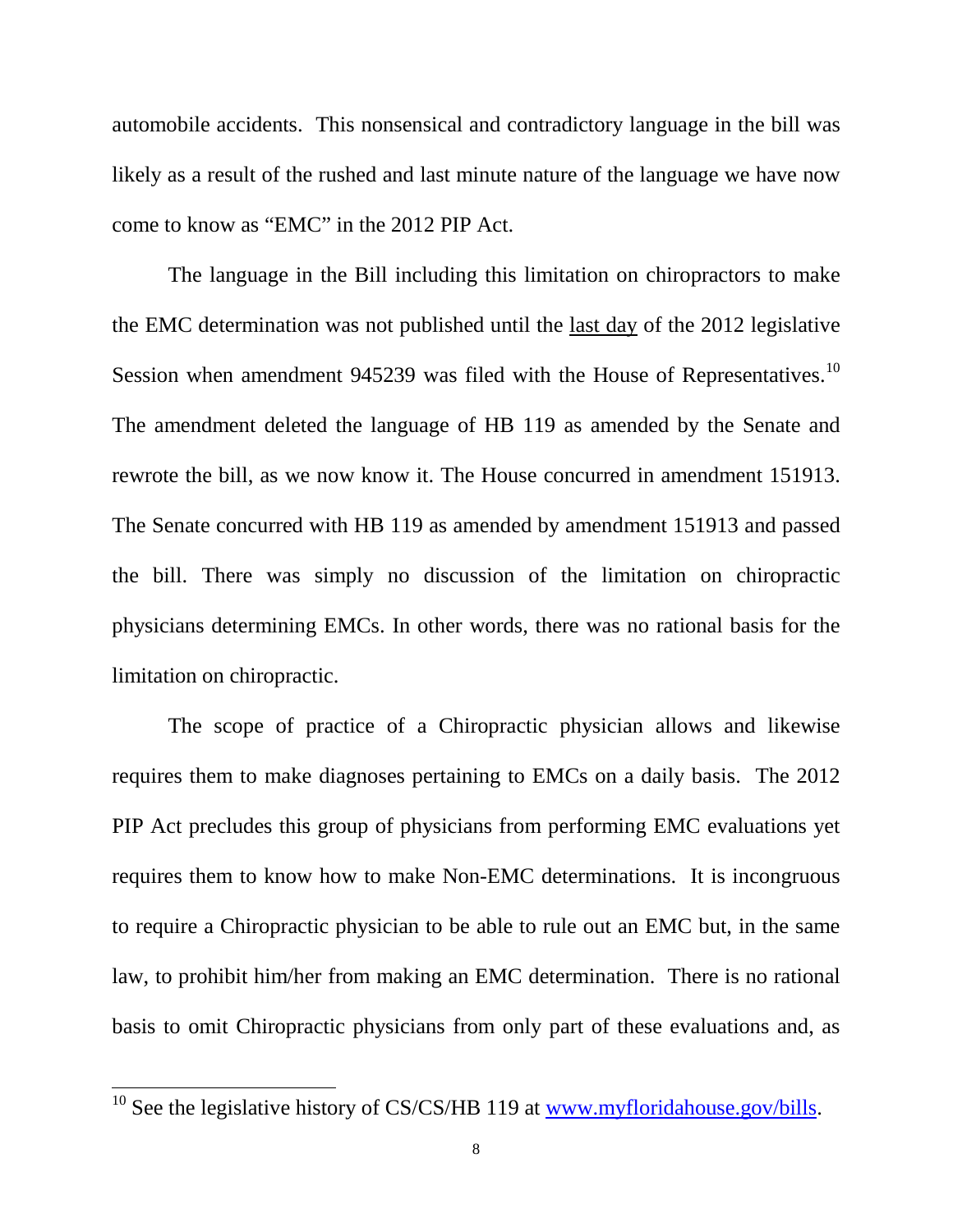such, the lower court was correct in entering the temporary injunction.

### **II. CHIROPRACTIC PHYSICIANS THROUGHOUT FLORIDA WILL SUFFER IRREPARABLE HARM SHOULD THE LOWER COURT BE OVERTURNED.**

Longstanding studies confirm the effectiveness of chiropractic treatment for low back and neck injuries, commonly suffered in automobile crashes. However, The 2012 PIP Act reduces most Floridians' PIP benefits by 75%, thus being unable to fulfill treatment of neck and back injuries. Many patients do not have health insurance or the resources to pay for treatment should it be needed once the \$2,500.00 in PIP benefits have been reached. This exposes the treating chiropractor to treatment without payment. Not only does this limitation hurt the average Floridian involved in an automobile accident, but it likewise irreparably harms chiropractic physicians.

## **a. Chiropractic Care Has Long Helped Americans Involved in Automobile Accidents**

There are more than 200,000 car accidents annually in the State of Florida. [http://www.dmvflorida.org/2004-crash-data.shtml.](http://www.dmvflorida.org/2004-crash-data.shtml) Of those victims injured in automobile accidents, one of the most common complaints of injury is neck and lower back pain (LBP). Lower back pain, according to a May, 2009 article in the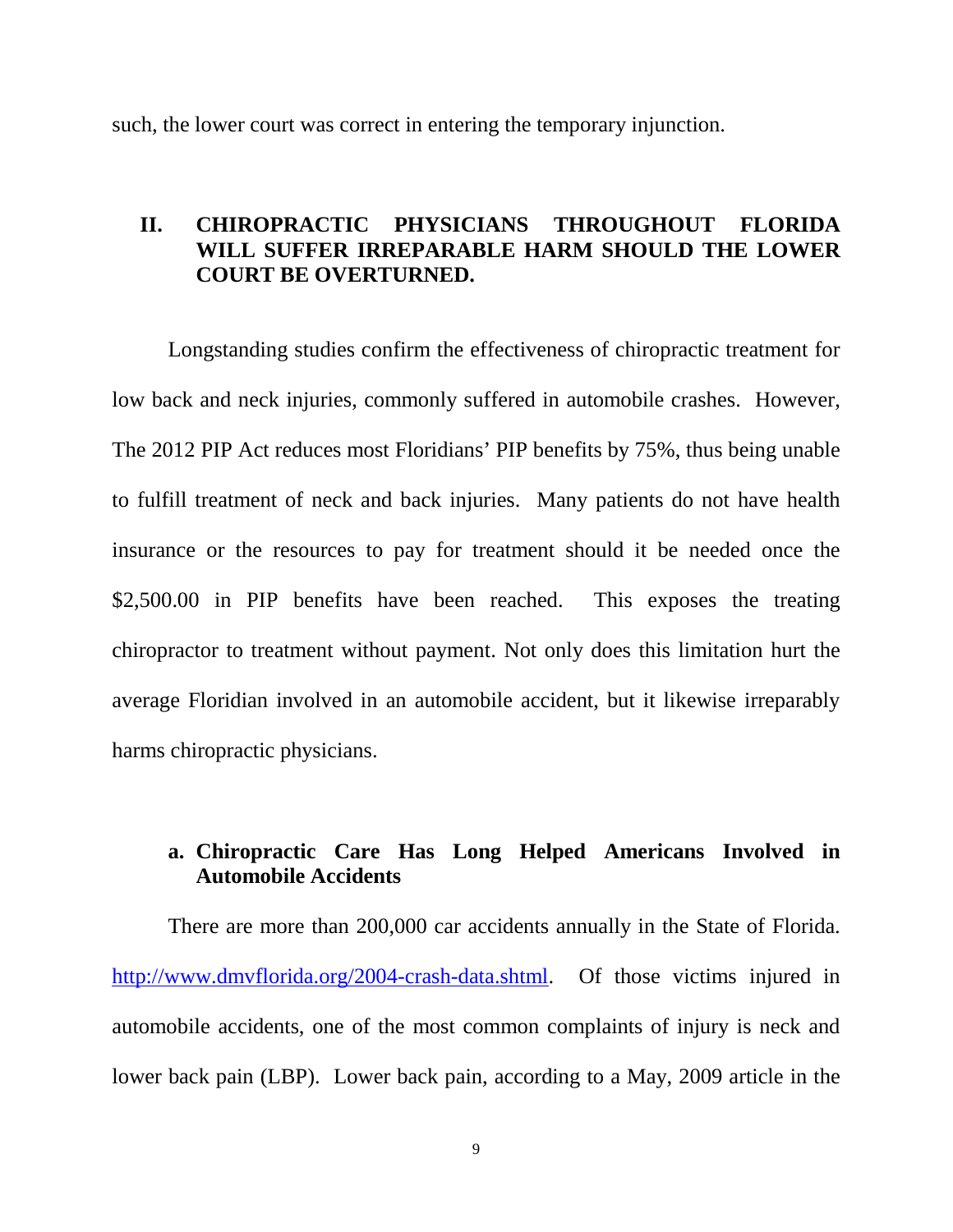*American Journal of Lifestyle Medicine[11](#page-14-0)* is considered the most prevalent pain complaint affecting the general population, with a reported lifetime prevalence of up to 75 percent. A growing array of studies document that lower back pain is one of the most common conditions for which individuals seek professional care. Articles published in 1995<sup>[12](#page-14-1)</sup> and 1996<sup>[13](#page-14-2)</sup> in the journal *Spine* estimated that between 40 percent and 85 percent of people with LBP have consulted heath care professionals about their pain. Surveys have found that chiropractic care is used overwhelmingly by patients with pain and functional complaints related to joints, muscles, nerves and other somatic tissues.<sup>[14](#page-14-3)</sup>

A very recent study published in the *Annals of Internal Medicine*, and funded by the National Institutes of Health, tracked 272 patients with recent-onset neck pain who were treated using three different methods: (1) Medication; (2) Exercise; and (3) a Chiropractor. After 12 weeks the patients who used a chiropractor or exercised were more than twice as likely to be pain free compared to those who relied on medicine. The patients treated by a chiropractor

 $\overline{a}$ 

<span id="page-14-0"></span> $11$  Haney, W.J., "Implications for Physical Activity in the Population with Low Back Pain," *American Journal of Lifestyle Medicine,*" May 11, 2009.

<span id="page-14-1"></span> $12$  Carey TS, Evans A, Hadler N, Kalsbeek W, McLaughlin C, Fryer J., "Careseeking among individuals with chronic low back pain," *Spine* 1995; 20: 312-317.

<span id="page-14-2"></span><sup>&</sup>lt;sup>13</sup> Carey TS, Evans AT, Hadler NM, Lieberman G, Kalsbeek WD, Jackman AM, et al. "Acute severe low back pain. A population-based study of prevalence and care-seeking," *Spine* 1996; 21: 339-344.

<span id="page-14-3"></span><sup>&</sup>lt;sup>14</sup> Meeker, W, Haldeman, H, "Chiropractic: A profession at the crossroads of mainstream and alternative medicine," *Annals of Internal Medicine* 2002, Vol. 136, No 3.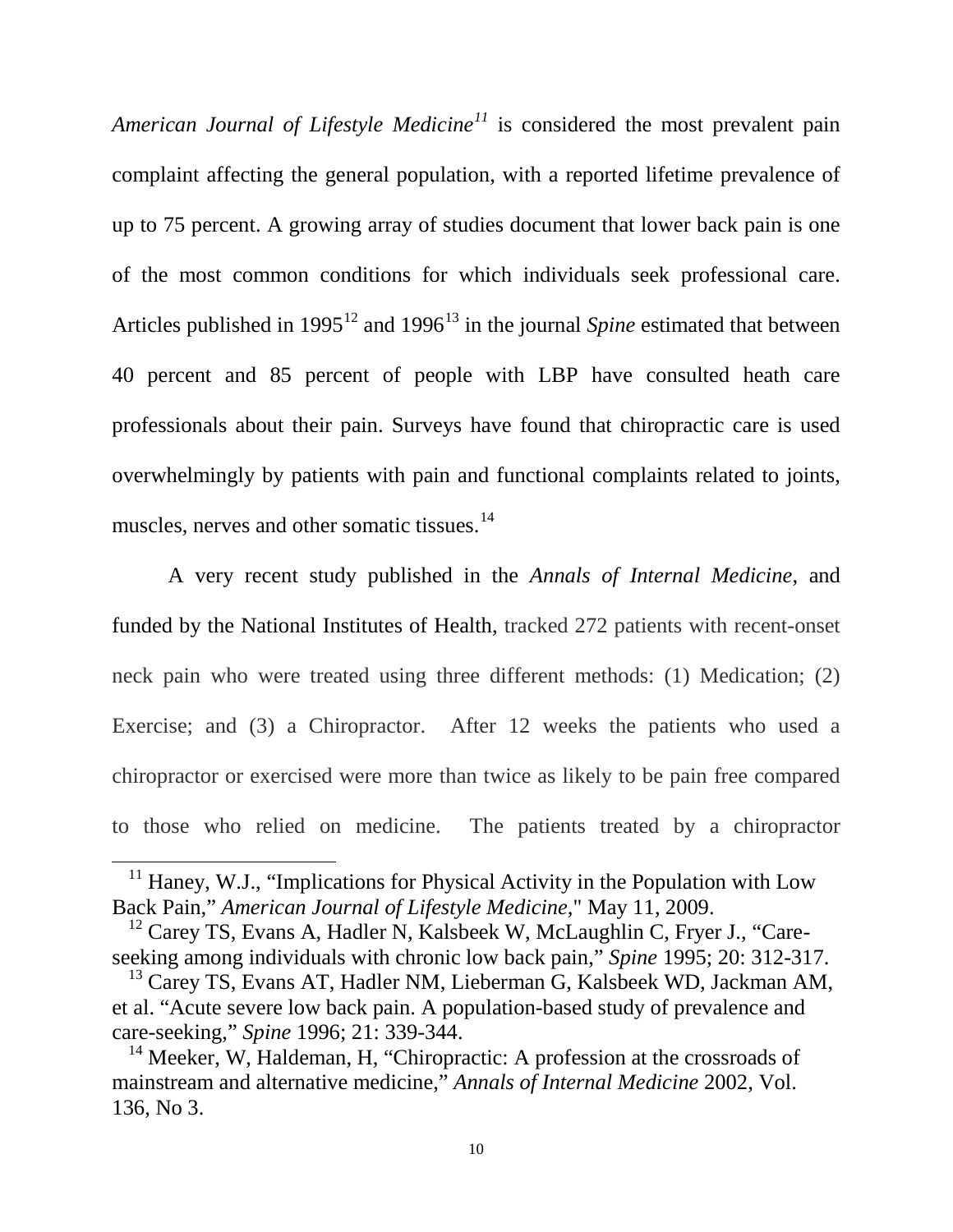experienced the highest rate of success with 32 percent saying they were pain free, compared to 30 percent of those who exercised. Only 13 percent of patients treated with medication said they no longer experienced pain.<sup>[15](#page-15-0)</sup>

In study after study, clinical and cost-effectiveness data on chiropractic continues to accumulate. The following examples represent just a small sample of those findings.

- A. A chronic pain study at the University of Washington School of Medicine compared which treatments were most effective at reducing pain for neuromuscular diseases and found that chiropractic scored the highest pain relief rating (7.33 out of 10), scoring higher than the relief provided by either nerve blocks (6.75) or opioid analgesics  $(6.37).^{16}$  $(6.37).^{16}$  $(6.37).^{16}$
- B. In 1993 the province of Ontario, Canada hired the esteemed health care economist Pran Manga, PhD, to examine the benefits of chiropractic care for low back pain (LBP) and to make a set of recommendations on how to contain and reduce health care costs. His report, *A Study to Examine the Effectiveness and Cost-Effectiveness of Chiropractic Management of Low-Back Pain,* cited research demonstrating that: (1) chiropractic manipulation is safer than medical management for LBP; (2) that spinal manipulation is less safe and effective when performed by non-chiropractic professionals; (3) that there is an overwhelming body of evidence indicating that chiropractic management of low-back pain is more cost-effective than medical management; (4) and that there would be highly significant cost savings if more management of LBP was transferred from

 $\overline{a}$ 

<span id="page-15-0"></span><sup>&</sup>lt;sup>15</sup> Gert Bronfort, Roni Evans, Alfred V. Anderson, Kenneth H. Svendsen, Yiscah Bracha, Richard H. Grimm; Spinal Manipulation, Medication, or Home Exercise With Advice for Acute and Subacute Neck PainA Randomized Trial. Annals of Internal Medicine. 2012 Jan;156(1\_Part\_1):1-10.

<span id="page-15-1"></span><sup>16</sup> Jensen MP, Abresch RT, Carter GT, McDonald CM, *Arch Phys Med Rehabil*  2005 (Jun); 86(6): 1155–1163, Department of Rehabilitation Medicine, University of Washington School of Medicine, Seattle, WA.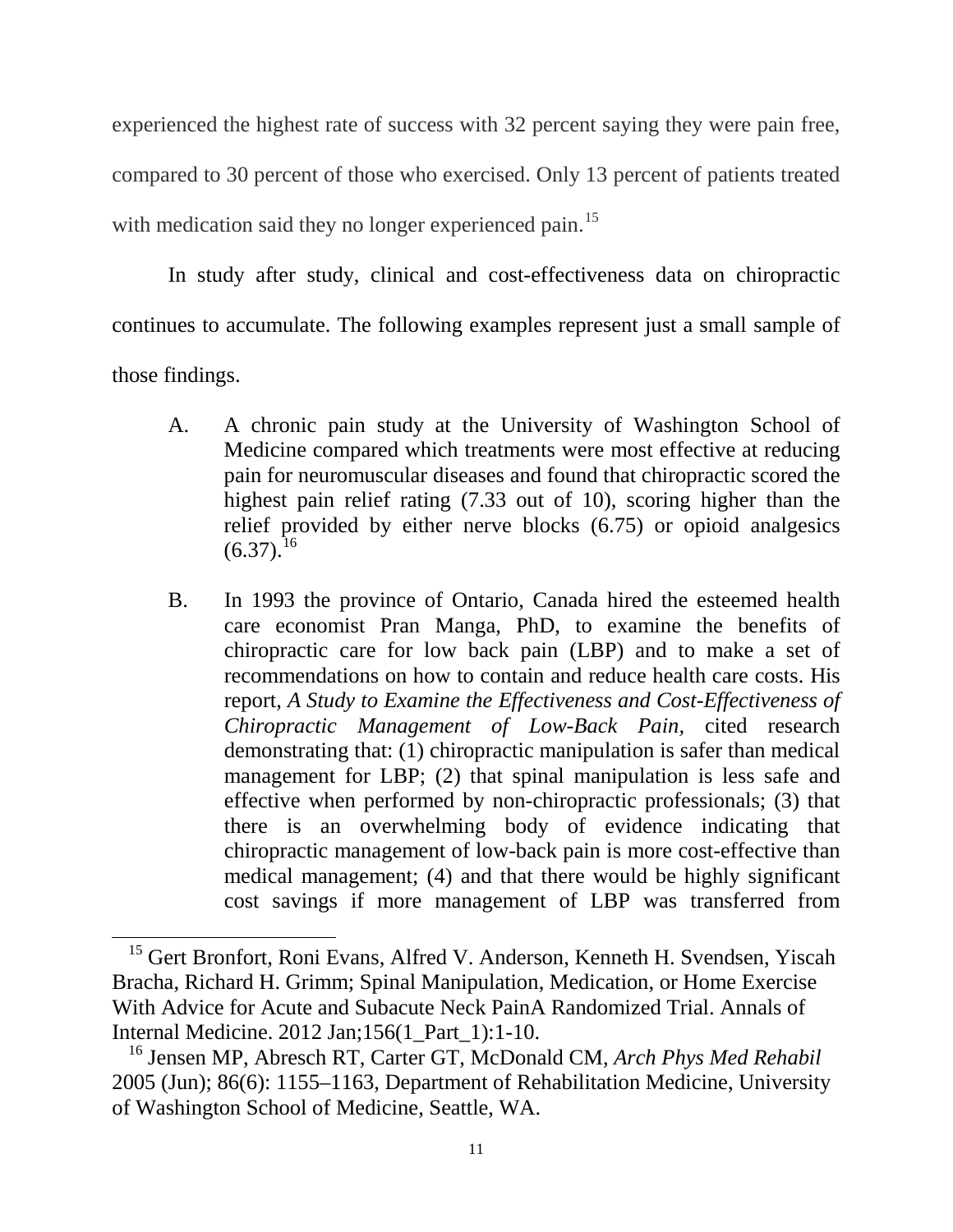medical physicians to chiropractors. He also stated that "A very good case can be made for making chiropractors the gatekeepers for management of low-back pain in the Workers' Compensation System in Ontario."[17](#page-16-0)

C. In a comparison study between doctors of chiropractic and medical practitioners in 2002, researchers found: "Patients with chronic lowback pain treated by chiropractors showed greater improvement and satisfaction at one month than patients treated by family physicians. Satisfaction scores were higher for chiropractic patients. A higher proportion of chiropractic patients (56 percent vs. 13 percent) reported that their low-back pain was better or much better, whereas nearly one-third of medical patients reported their low-back pain was worse or much worse." [18](#page-16-1)

## **b. Chiropractic Physicians Treating Auto Accident Victims Are Being Irreparably Harmed by the 2012 PIP Act**

The 2012 PIP Act has effectively reduced most Floridians' PIP benefits by

75%. Floridians are paying for \$10,000 in PIP benefits, but should this Court

reverse the lower court's ruling, Floridians will predominantly lose 75% of those

benefits.

 $\overline{a}$ 

When an auto accident patient treats at their local hospital following a crash,

there is a strong likelihood that the average bill will consume the first \$2,500.00 in

<span id="page-16-0"></span><sup>17</sup> Manga, Pran, Ph.D. Angus, Douglas E. M.A., Papadopoulos, Costa, MHA, Swan, William, R, *A Study to Examine the Effectiveness and Cost-Effectiveness of Chiropractic Management of Low-Back Pain*, Ministry of Health, Government of Ontario, 1993.

<span id="page-16-1"></span><sup>&</sup>lt;sup>18</sup> Nyiendo J, Haas M, Goodwin P. Patient characteristics, practice activities, and one-month outcomes for chronic, recurrent low-back pain treated by chiropractors and family medicine physicians: a practice-based feasibility study. *Journal of Manipulative and Physiological Therapeutics* 2000; 23: 239-45.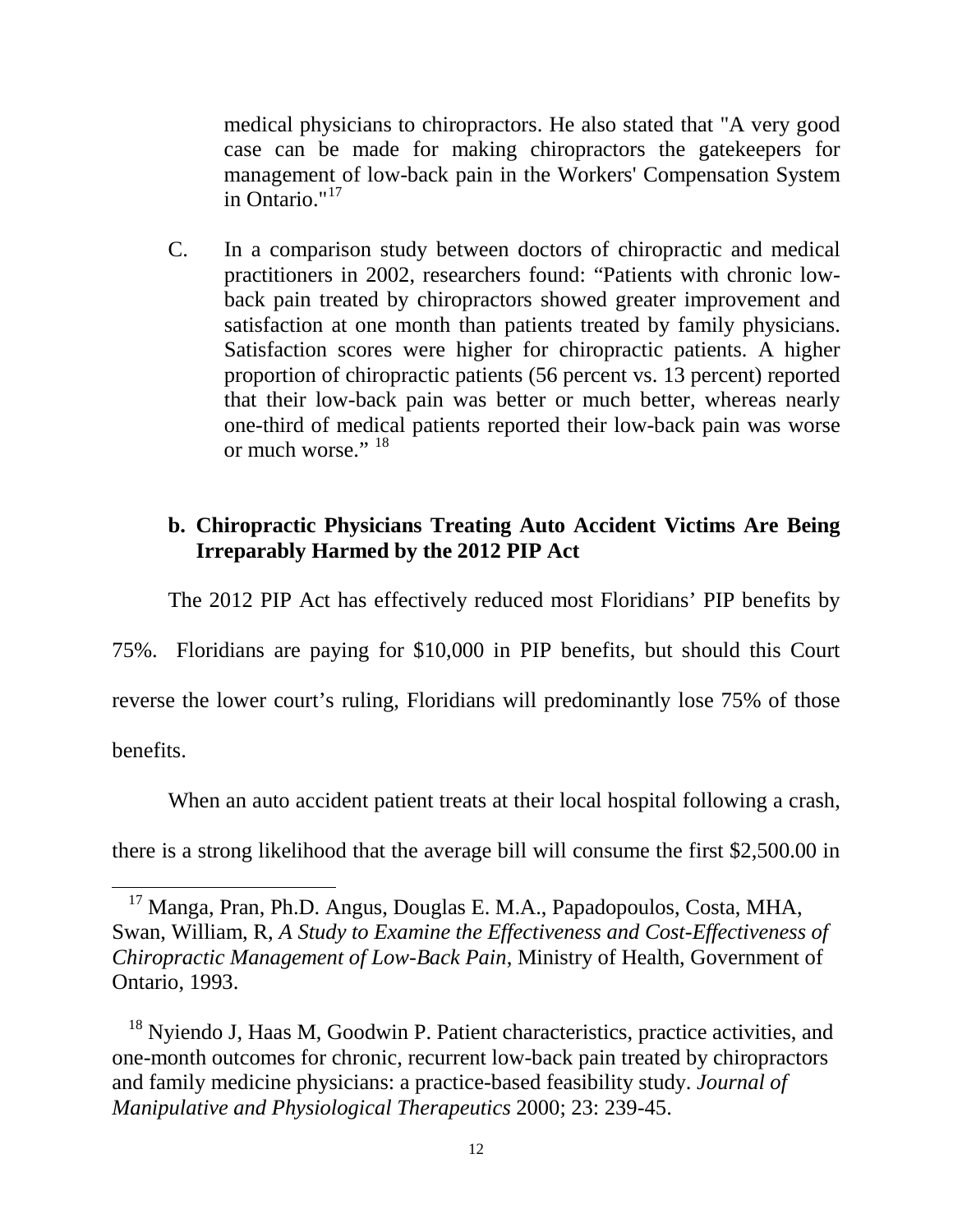PIP benefits. Even if that is not the case, an ambulance ride and/or urgent care treatment will quickly consume the \$2,500.00 benefit limitation.

Chiropractic Physicians treat, among many other things, neck and back pain. Neck and back pain are two of the leading resulting injuries from automobile accidents. Common sense dictates that Chiropractic Physicians throughout the State of Florida will not only lose patients because of the fear of being stuck with medical bills at the end of their claim that they can't pay.<sup>[19](#page-17-0)</sup> But, importantly to an entire profession in the State of Florida that has taken care of so many accident victims, Chiropractors will suffer irreparable injury.

Once PIP benefits exhaust on an automobile accident claim, generally two options occur: A provider bills the patient's health insurance, if available or, if the provider agrees to hold off from collecting payment, the patient will sign a Letter of Protection, to promise to pay the physician, without interest, months or even years after the claim has settled or come to verdict. Either option will cause irreparable harm to the Chiropractor. What happens when health insurance disputes the Non-EMC determination and says the auto carrier should continue to pay? Answer: Irreparable harm results. What happens if the patient does not have health insurance and cannot pay? Answer: Irreparable harm results. As for the letter of protection, this method of reimbursement, as stated above, frequently

<span id="page-17-0"></span><sup>&</sup>lt;sup>19</sup> Obviously, when this happens, the patient's care deteriorates and the patient may never obtain proper treatment and care.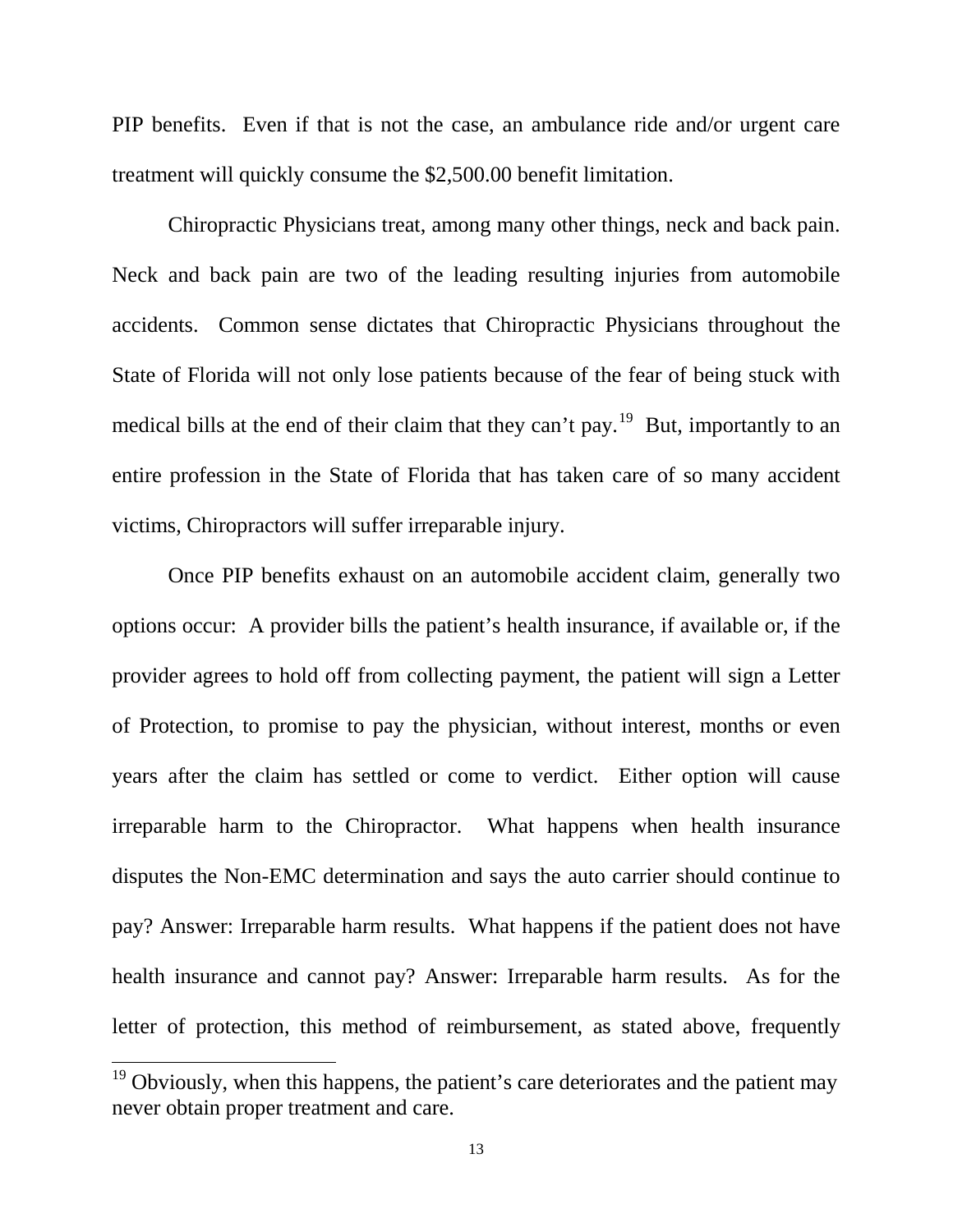takes years of wait, without interest, to hopefully obtain usual and customary rates *if* there is enough in settlement proceeds to pay all of the providers.

While the Chiropractors in the State of Florida are just beginning to see denials based upon a "non-emergency medical condition", they are starting to come en masse from certain auto insurers despite the Injunction being in place. Should this Court reverse the lower court, the floodgates of denials will open and all Chiropractic Physicians treating accident victims in Florida will be irreparably harmed.

## **CONCLUSION**

*Amicus*, respectfully, requests this Honorable Court to uphold the Circuit Court order remedies the irreparable harm by enjoining the application as to those sections of the PIP law which require a finding of an emergency medical condition as a prerequisite for payment of PIP benefits.

RESPECTFULLY SUBMITTED this 12<sup>th</sup> day of June, 2013.

/s/ Kimberly A. Driggers **BROOKS, LEBOEUF, BENNETT, FOSTER & GWARTNEY, P.A.** KIMBERLY A. DRIGGERS Florida Bar No. 0046360 909 East Park Avenue Tallahassee, FL 32301 850.222.2000 – Tel. [KDriggers@Tallahasseeattorneys.com](mailto:KDriggers@Tallahasseeattorneys.com) [Meredith@Tallahasseeattorneys.com](mailto:Meredith@Tallahasseeattorneys.com) **LAW OFFICE OF PAUL W. LAMBERT**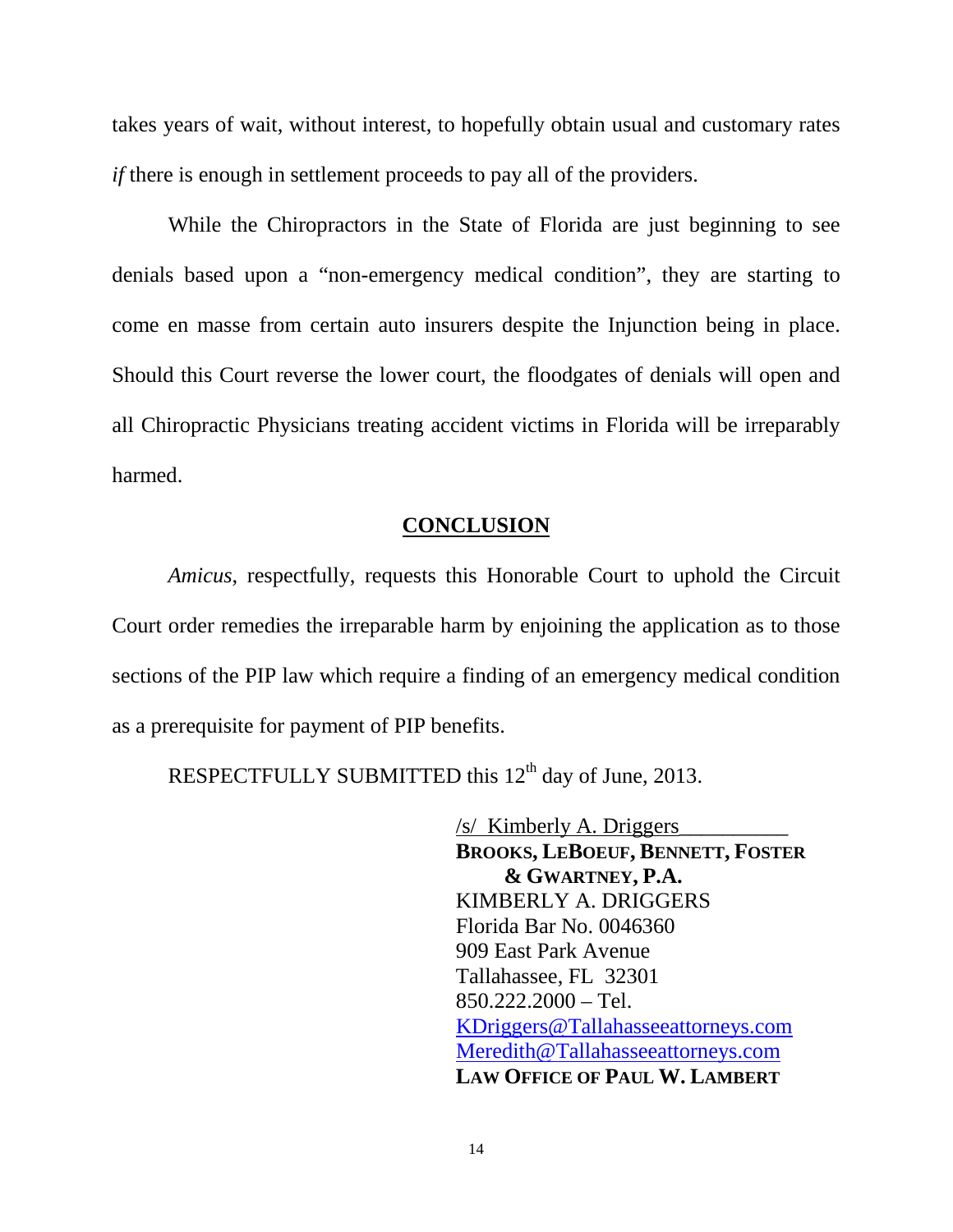/s/ Paul W. Lambert\_\_\_\_\_\_\_\_\_\_ PAUL W. LAMBERT Florida Bar No. 137794 502 N. Adams Street Tallahassee, FL 32301 850.224.9393 – Tel. [PLambert@PLambertlaw.com](mailto:PLambert@PLambertlaw.com) Attorneys for the Florida Chiropractic

Association, Inc.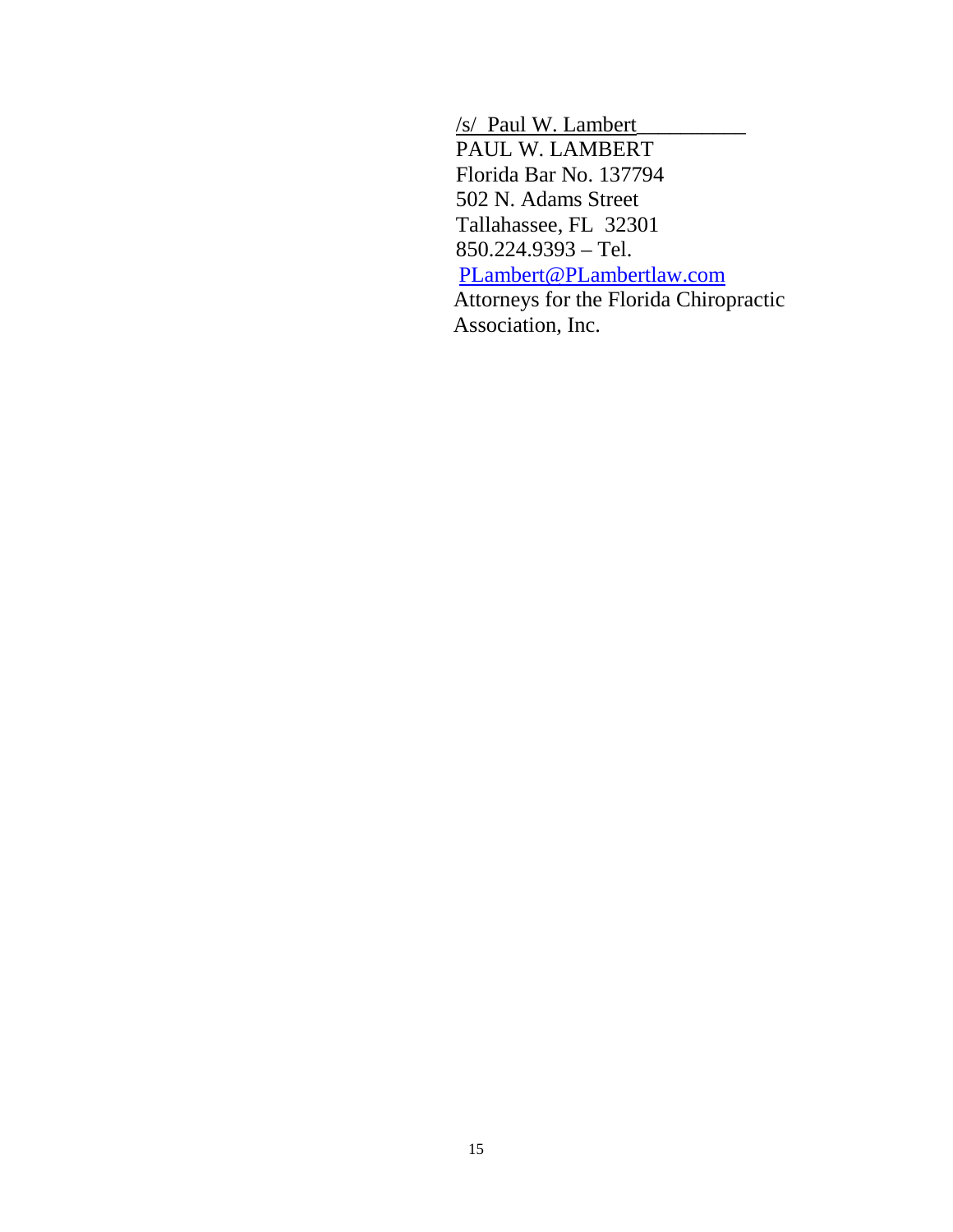### **CERTIFICATE OF SERVICE**

I certify that a true and accurate copy of the foregoing was served by electronic mail on the individuals listed below on this  $12<sup>th</sup>$  day of June, 2013.

#### **Counsel for Appellants:**

C. Timothy Gray

**Counsel for Appellee**

Luke Charles Lirot

#### **Amici**

Theodore E. Karatinos Maria Elena Abate [mabate@cftlaw.com](mailto:mabate@cftlaw.com)

[tim.gray@floir.com](mailto:tim.gray@floir.com) J. Bruce Culpepper [bruce.culpepper@floir.com](mailto:bruce.culpepper@floir.com) Pamela Jo Bondi [pam.bondi@myfloridalegal.com](mailto:pam.bondi@myfloridalegal.com) Allen Winsor [allen.winsor@myfloridalegal.com](mailto:allen.winsor@myfloridalegal.com) Rachel Norby [Rachel.norby@myfloridalegal.com](mailto:Rachel.norby@myfloridalegal.com) Timothy Osterhaus [timothy.osterhaus@myfloridalegal.com](mailto:timothy.osterhaus@myfloridalegal.com)

[Luke2@lirotloaw.com](mailto:Luke2@lirotloaw.com) [jimmy@lirotlaw.com](mailto:jimmy@lirotlaw.com) Adam S. Levine [aslevine@msn.com](mailto:aslevine@msn.com)

[tedkaratinos@hbklawfirm.com](mailto:tedkaratinos@hbklawfirm.com) Katherine E. Giddings [Katherine.giddings@akerman.com](mailto:Katherine.giddings@akerman.com) Nancy M. Wallace [nancy.wallace@akerman.com](mailto:nancy.wallace@akerman.com) March L. Aldrich [marcy.aldrich@akerman.com](mailto:marcy.aldrich@akerman.com) Martha Parramore [Martha.parramore@akerman.com](mailto:Martha.parramore@akerman.com) Matthew C. Scarfone [mscarfone@cftlaw.com](mailto:mscarfone@cftlaw.com) Jessie L. Harrell *[jharrell@appellate-firm.com,](mailto:jharrell@appellate-firm.com)* [filings@appellate-firm.com](mailto:filings@appellate-firm.com) Bryan S. Gowdy [bgowdy@appellate-firm.com](mailto:bgowdy@appellate-firm.com)

> /s/ Kimberly A. Driggers KIMBERLY A. DRIGGERS **BROOKS, LEBOEUF, BENNETT, FOSTER & GWARTNEY, P.A.** Florida Bar No. 0046360 909 East Park Avenue Tallahassee, FL 32301 850.222.2000 (Tel) [KDriggers@Tallahasseeattorneys.com](mailto:KDriggers@Tallahasseeattorneys.com) [Meredith@Tallahasseeattorneys.com](mailto:Meredith@Tallahasseeattorneys.com) Attorneys for the Florida Chiropractic Assn., Inc.